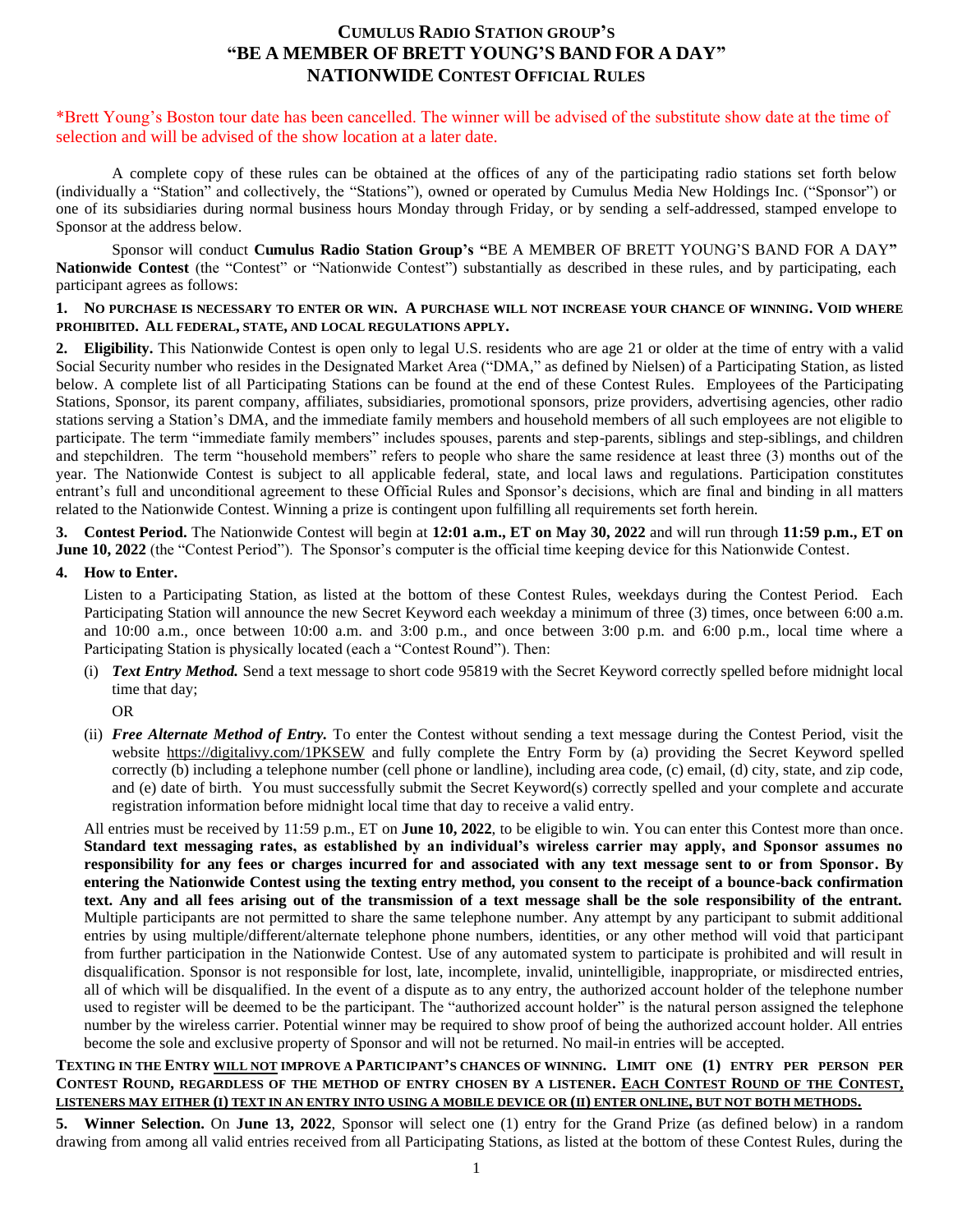Contest. The winning entrant will be contacted using the telephone number or email address used to submit the entry and may be awarded the prize (subject to verification of eligibility and compliance with the terms of these rules). Sponsor's decisions as to the administration and operation of the Nationwide Contest and the selection of the potential winner are final and binding in all matters related to the Contest. Failure to respond to the initial verification contact within twenty-four (24) hours of notification will result in disqualification.

**6. Verification of Potential Winner.** THE ELIGIBILITY OF ALL POTENTIAL CONTEST WINNERS IS SUBJECT TO VERIFICATION BY SPONSOR, WHOSE DECISIONS ARE FINAL AND BINDING IN ALL MATTERS RELATED TO THE NATIONWIDE CONTEST. The potential winner must continue to comply with all terms and conditions of these Official Rules, and winning is contingent upon fulfilling all requirements. The potential winner will be notified by telephone call after the date of the random drawing. The potential winner and the potential winner's guest will be required to sign and return to Sponsor, within three (3) days of the date notice is sent, an affidavit of eligibility, a liability/publicity release (except where prohibited), and the winner will be required to provide a completed W-9 form in order to claim the prize and before any prize elements will be awarded. A winner who returns the affidavit of eligibility and liability/publicity release within the required time period will be deemed to have accepted the prize and thereafter will not be permitted to rescind their acceptance of the prize and/or return the prize. If a potential winner cannot be contacted, fails to sign and return the affidavit of eligibility and/or the liability/publicity release within the required time period (if applicable), or if the prize or prize notification is returned as undeliverable, potential winner forfeits prize. In the event that the potential winner of a Contest prize is disqualified for any reason, Sponsor may award the applicable prize to an alternate winner by random drawing from among all remaining eligible entries.

7. **Prizes.** One (1) Grand Prize will be awarded in this Nationwide Contest. The Grand Prize consists of roundtrip air transportation for two (2) people from winner's home airport to Boston, MA; one (1) night hotel stay (single room, double occupancy, room & tax only) in Boston, MA at a hotel selected by Prize Provider; black car service to and from the hotel; two (2) tickets to the Brett Young concert at MGM Music Hall at Fenway Park, in Boston, MA on October 8, 2022, including seating at the soundboard during the show, access to soundcheck and a pre-show VIP experience, escorted backstage tour, dinner backstage at catering, photo with Brett Young, Brett Young merchandise, and autographed electric guitar, drumhead, and drumsticks. **ARV of the Grand Prize is Three Thousand Four Hundred Dollars (\$3,400).** 

#### **For entry to the prize event, each event attendee may be required to show valid proof of full vaccination against the COVID-19 virus and/or valid proof of a negative test for the COVID-19 virus within 72 hours (or such other time as the event organizers require) prior to the event.**

Winner is responsible for all taxes associated with prize receipt and/or use. Odds of winning a prize depend on a number of factors including the number of eligible entries received during the Contest Period and listeners participating at any given time.

There is no substitution, transfer, or cash equivalent for prizes, except that the Station may, in its sole discretion and to the extent permitted by law, substitute prizes of comparable value or cash. The prizes are expressly limited to the item(s) listed above and do not include taxes, gratuities, or any other expenses. Any tickets and/or gift certificates/cards awarded as part of a prize will be subject to the terms and conditions set forth by the issuer and are valid only on the date(s) printed on the tickets or gift certificates/cards. Other restrictions may apply.

Should the winner be unable to travel for any reason, winner immediately forfeits the Grand Prize and at that time, Sponsor may select an alternate winner in its sole and exclusive discretion and in compliance with these Contest Rules.

**Trip must be taken October 8-9, 2022**. Exact travel itinerary to be mutually agreed upon by winner and Prize Provider. Winner and guests must travel on the same itinerary. Winner's guest must be eighteen (18) years of age or older. Grand Prize is non-transferable and no substitution will be made except as provided herein in the Sponsor's sole discretion. If winner elects to partake in any or all portions of winner's Grand Prize with no guest, the Grand Prize will be awarded to winner and any remainder of the Grand Prize will be forfeited and shall not be subject to further or alternative compensation. All elements of the Grand Prize must be redeemed at the same time, and no changes will be permitted after confirmation of any redemption.

If any prize or a portion of any prize is postponed, cancelled, or otherwise unavailable due to disease, epidemic, pandemic, quarantine, any acts of government and/or any reason that is beyond the control of Station or any Sponsor, then no substitution shall be provided. Station and any Sponsors make no representation or warranty about the safety of any prize. By accepting and using a prize, each winner acknowledges and assumes all risks of accepting and using the prize, and any other risks associated with the prize.

**8. Entry Conditions and Release.** By entering, each participant agrees to: (a) comply with and be bound by these Official Rules and the decisions of the Sponsor, which are binding and final in all matters relating to this Nationwide Contest; (b) release and hold harmless Sponsor, Cumulus Media New Holdings, Inc., and its subsidiaries, and affiliated companies, participating sponsors, the prize suppliers and any other organizations responsible for sponsoring, fulfilling, administering, advertising or promoting the Nationwide Contest, and each of their respective past and present officers, directors, employees, agents and representatives (collectively, the "Released Parties") from and against any and all claims, expenses, and liability, including but not limited to negligence and damages of any kind to persons and property, including but not limited to invasion of privacy (under appropriation, intrusion, public disclosure of private facts, false light in the public eye or other legal theory), defamation, slander, libel, violation of right of publicity, infringement of trademark, copyright or other intellectual property rights, property damage, or death or personal injury arising out of or relating to a participant's entry, creation of an entry or submission of an entry, participation in the Contest, acceptance or use or misuse of prize (including any travel or activity related thereto) and/or the broadcast, exploitation or use of entry; and (c) indemnify, defend and hold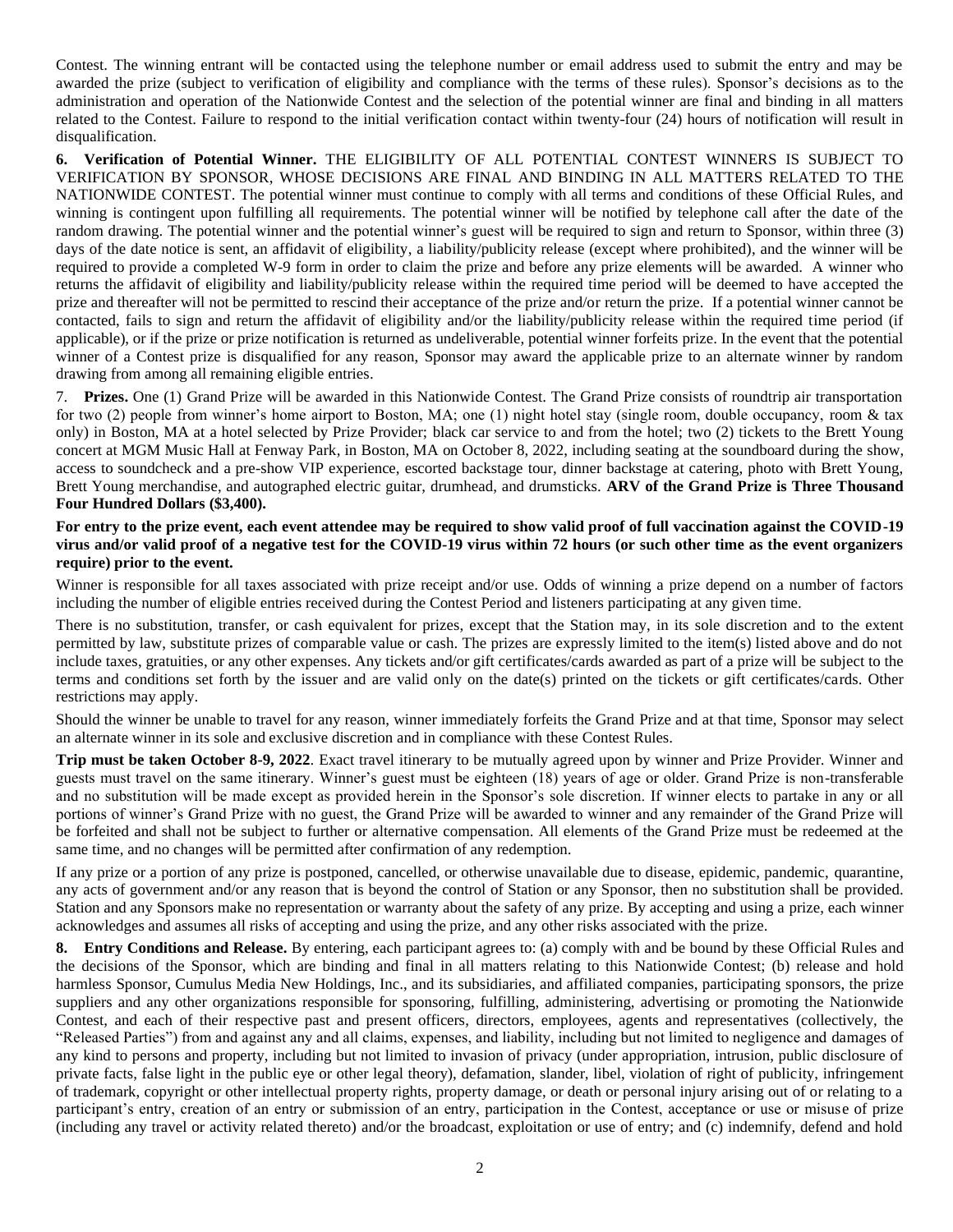harmless the Released Parties from and against any and all claims, expenses, and liabilities (including reasonable attorneys' fees) arising out of or relating to an entrant's participation in the Contest and/or entrant's acceptance, use, non-use or misuse of the prize.

**9. Publicity.** Except where prohibited by law, participation in the Contest constitutes winner's consent to Sponsor's and its agents' use of winner's name, likeness, photograph, voice, opinions and/or hometown and state for promotional purposes in any media, worldwide, without further payment or consideration.

**10. Taxes.** All state, local, federal and or other taxes, duties, tariffs, title fees, licensing fees, or other fees for prizes awarded become the sole responsibility of the winner. All those who win a prize or prizes valued \$600 or more in any given year will be issued an IRS Form 1099 to report their winnings. The actual retail value of the prize will be reported on the IRS Form 1099, which may differ from the above stated ARV.

**11. General Conditions.** Sponsor reserves the right to cancel, suspend and/or modify the Contest, or any part of it, if any fraud, technical failures or any other factor beyond Sponsor's reasonable control impairs the integrity or proper functioning of the Contest, as determined by Sponsor in its sole discretion. Sponsor reserves the right in its sole discretion to disqualify any individual it finds to be tampering with the entry process or the operation of the Contest or to be acting in violation of these Official Rules or any other promotion or in an unsportsmanlike or disruptive manner. Any attempt by any person to deliberately undermine the legitimate operation of the Contest may be a violation of criminal and civil law, and, should such an attempt be made, Sponsor reserves the right to seek damages from any such person to the fullest extent permitted by law. Sponsor's failure to enforce any term of these Official Rules shall not constitute a waiver of that provision.

**12. Limitations of Liability.** The Released Parties are not responsible for: (1) any incorrect or inaccurate information, whether caused by entrants, printing errors or by any of the equipment or programming associated with or utilized in the Contest; (2) technical failures of any kind, including but not limited to malfunctions, interruptions, or disconnections in phone lines or network hardware or software; (3) unauthorized human intervention in any part of the entry process or the Contest; (4) technical or human error which may occur in the administration of the Contest or the processing of entries; or (5) any injury or damage to persons or property which may be caused, directly or indirectly, in whole or in part, from entrant's participation in the Contest or receipt or use, non-use or misuse of any prize. No more than the stated number of prizes will be awarded. In event that a production, technical, programming or other error causes more than stated number of prizes as set forth in these Official Rules to be claimed, Sponsor reserves the right to award only the stated number of prizes by a random drawing among all legitimate, unawarded, eligible prize claims.

**13. Changes to the Contest or Changes to those Participating Stations.** If, for any reason, in the sole opinion of Sponsor, this Contest or any Participating Station is not capable of running as planned by reason of an Act of God, disease, epidemic, pandemic, quarantine, acts of government, infection by computer virus, worms, bugs, tampering, hacking, unauthorized intervention, fraud, technical failures, system overload or any other causes, whether discovered or suspected by Sponsor, which, in the sole opinion of the Sponsor, does or could corrupt or affect the administration, security, fairness, integrity or proper conduct of this Contest, Sponsor reserves the right, at its sole discretion, to cancel, terminate, modify or suspend this Contest, and/or remove a Participating Station, and/or provide alternative means of entry or any other changes to these contest rules that Sponsor deems appropriate under the circumstances. In the event of termination, suspension or modification of this contest, a notice will be posted online and/or announced on-air.

**14. Disputes.** Entrant agrees that: (i) any and all disputes, claims and causes of action arising out of or connected with this Contest, or any prizes awarded, other than those concerning the administration of the Contest or the determination of the winner, shall be resolved individually, without resort to any form of class action; (ii) any and all disputes, claims and causes of action arising out of or connected with this Contest, or any prizes awarded, shall be resolved exclusively by the United States District Court or the appropriate Georgia State Court located in the City of Atlanta, Georgia; (iii) any and all claims, judgments and awards shall be limited to actual out-ofpocket costs incurred, including costs associated with entering this Contest, but in no event attorneys' fees; and (iv) under no circumstances will entrant be permitted to obtain awards for, and entrant hereby waives all rights to claim punitive, incidental and consequential damages and any other damages, other than for actual out-of-pocket expenses, and any and all rights to have damages multiplied or otherwise increased. SOME JURISDICTIONS DO NOT ALLOW THE LIMITATIONS OR EXCLUSION OF LIABILITY FOR INCIDENTAL OR CONSEQUENTIAL DAMAGES, SO THE ABOVE MAY NOT APPLY TO YOU. All issues and questions concerning the construction, validity, interpretation and enforceability of these Official Rules, or the rights and obligations of the entrant and Sponsor in connection with the Contest, shall be governed by, and construed in accordance with, the laws of the State of Georgia, without giving effect to any choice of law or conflict of law rules (whether of the State of Georgia or any other jurisdiction), which would cause the application of the laws of any jurisdiction other than the State of Georgia.

**15. Entrant's Personal Information.** Information collected from entrants is subject to Sponsor's Privacy Policy, which is available on the Stations' websites under the "Privacy Policy" link. All entry blanks, forms, devices, and materials gathered during the course of entry, as well as all information contained on or within, shall become the sole property of Sponsor to be used, disposed of or destroyed in its sole discretion. Sponsor is not responsible for any incorrect or inaccurate information entered by telephone users, and assumes no responsibility for any error, omission, interruption, deletion, defect, delay in operation or transmission, communications line failure, theft or destruction or unauthorized access to the Stations' websites and/or text messaging service.

**16. Nationwide Simultaneous Contest.** THE CONTEST IS ONE (1) NATIONWIDE CONTEST MADE UP OF MANY PARTICIPATING STATIONS, AS OUTLINED BELOW. SPONSOR IS CONDUCTING THIS CONTEST CONCURRENTLY AND SIMULTANEOUSLY ON SEVERAL PARTICIPATING STATIONS THAT ARE LOCATED IN VARIOUS STATES AND THOSE RESPECTIVE VARIOUS TIME ZONES WHERE A STATION IS LOCATED.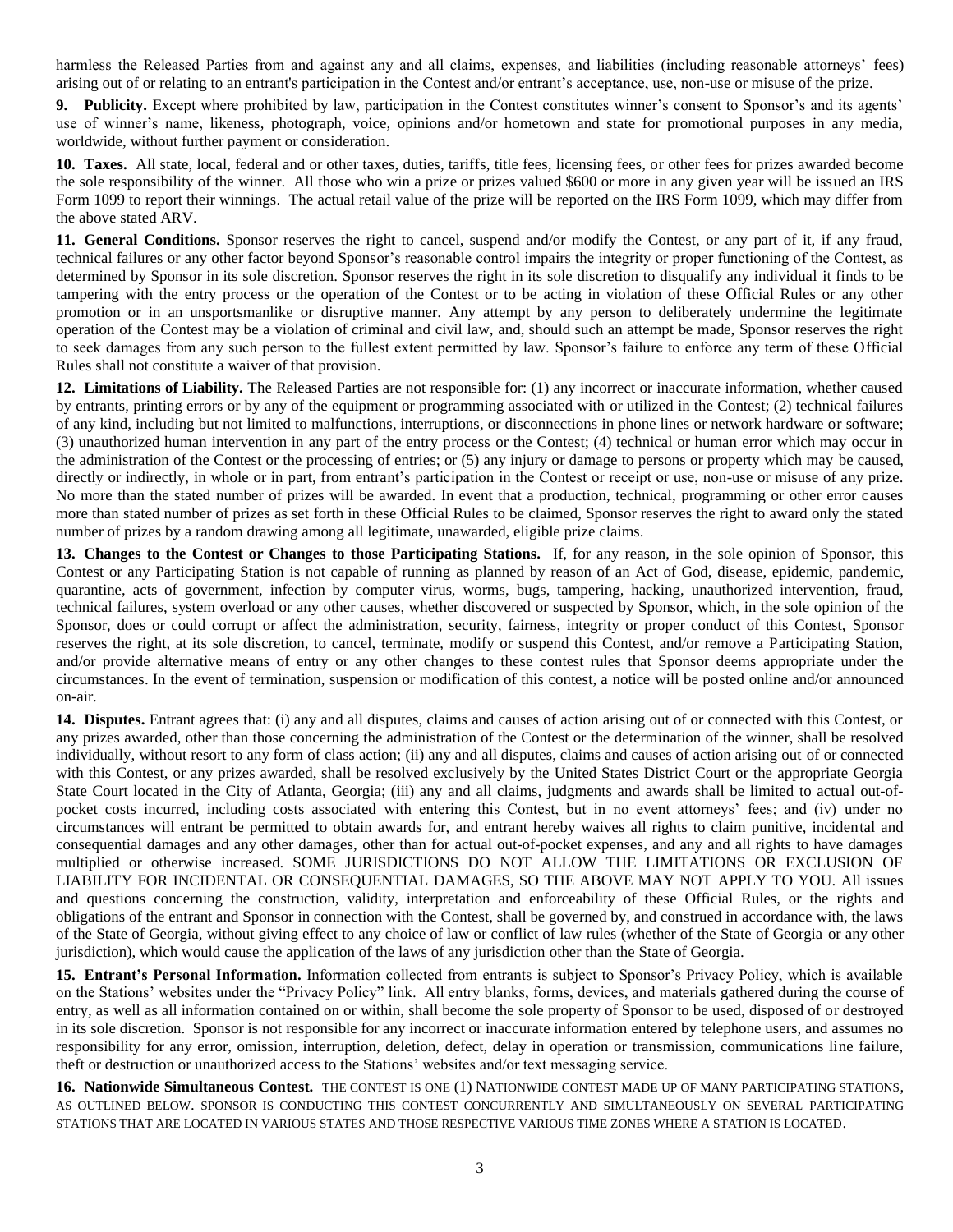**17. Contest Results.** A winners list may be obtained within thirty (30) days after the Contest Period expires by sending a selfaddressed stamped envelope to the Sponsor identified below.

**CONTEST SPONSOR: CUMULUS MEDIA NEW HOLDINGS INC., 780 JOHNSON FERRY RD NE, SUITE 500, ATLANTA, GA 30342, Attn: "**BE A MEMBER OF BRETT YOUNG'S BAND FOR A DAY**" Contest. PRIZE PROVIDED BY:** Big Machine Label Group

| <b>MARKET</b>               | <b>STATION</b> |
|-----------------------------|----------------|
| Abilene, TX                 | <b>KBCY-FM</b> |
| Albuquerque, NM             | <b>KRST-FM</b> |
| Allentown/Bethlehem, PA     | WCTO-FM        |
| Ann Arbor, MI               | WWWW-FM        |
| Appleton, WI                | WPKR-FM        |
| Beaumont, TX                | KAYD-FM        |
| Bloomington, IL             | WBWN-FM        |
| Bloomington, IL             | WJBC-FM        |
| Boise, ID                   | KIZN-FM        |
| Chattanooga, TN             | WOGT-FM        |
| Cincinnati, OH              | WNNF-FM        |
| Colorado Springs, CO        | KATC-FM        |
| Columbia/Jefferson City, MO | KBBM-FM        |
| Columbus/Starkville, MS     | WKOR-FM        |
| Dallas/Fort Worth, TX       | KSCS-FM        |
| Des Moines, IA              | KHKI-FM        |
| Des Moines, IA              | KJJY-FM        |
| Erie, PA                    | WXTA-FM        |
| Flint, MI                   | WFBE-FM        |
| Florence, SC                | WWFN-FM        |
| Fort Smith, AR              | KNSH-FM        |
| Fort Walton Beach, FL       | WYZB-FM        |
| Fresno, CA                  | <b>KSKS-FM</b> |
| Grand Rapids, MI            | WTNR-FM        |
| Indianapolis, IN            | WFMS-FM        |
| Kansas City, KS             | KTOP-FM        |
| Kokomo, IN                  | <b>WWKI-FM</b> |
| Lafayette, LA               | <b>KXKC-FM</b> |
| Lake Charles, LA            | KYKZ-FM        |
| Lancaster, PA               | WIOV-FM        |
| Lexington, KY               | WVLK-FM        |
| Macon, GA                   | WDEN-FM        |
| Melbourne, FL               | <b>WHKR-FM</b> |
| Memphis, TN                 | WGKX-FM        |
| Montgomery, AL              | WLWI-FM        |
| Muncie, IN                  | WMDH-FM        |
| Muskegon, MI                | WLAW-FM        |
| Myrtle Beach, SC            | WLFF-FM        |
| Nashville, TN               | WKDF-FM        |
| Nashville, TN               | WSM-FM         |
| Pensacola, FL               | WXBM-FM        |
| Peoria, IL                  | WFYR-FM        |
| Reno, NV                    | KBUL-FM        |
| Savannah, GA                | WJCL-FM        |
| Shreveport, LA              | <b>KRMD-FM</b> |
| Stockton/Modesto, CA        | KATM-FM        |
| Toledo/Monroe, OH           | WMIM-FM        |
| Tri-Cities, TN              | WKOS-FM        |
| Tucson, AZ                  | KIIM-FM        |
| Washington, DC              | WKKO-FM        |
| Wichita Falls, TX           | KLUR-FM        |
| Wilkes-Barre, PA            | WSJR-FM        |
| Wilmington, NC              | WWQQ-FM        |